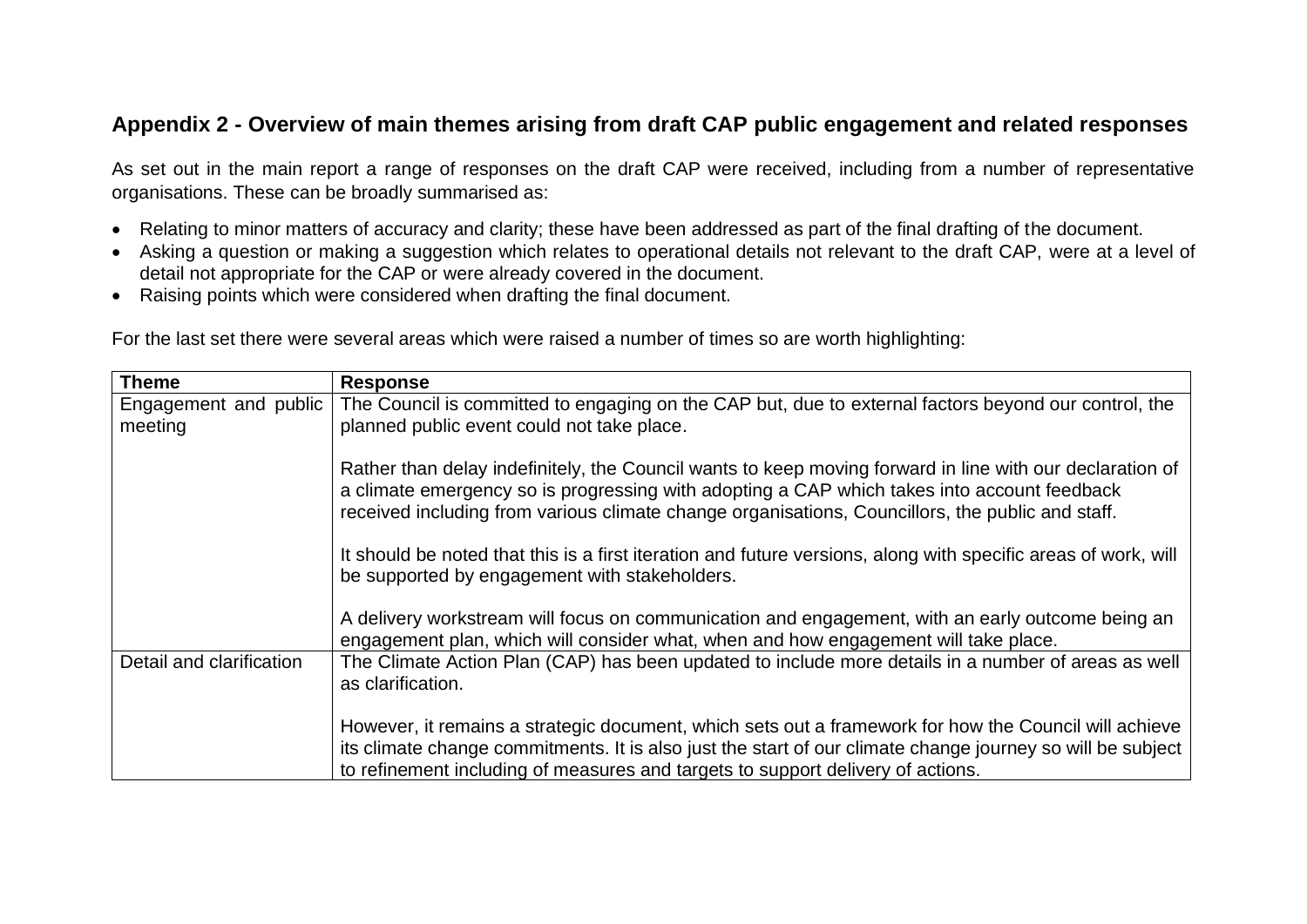| <b>Theme</b>                               | <b>Response</b>                                                                                                                                                                                                                                 |  |  |  |  |
|--------------------------------------------|-------------------------------------------------------------------------------------------------------------------------------------------------------------------------------------------------------------------------------------------------|--|--|--|--|
| Borough wide emissions                     | The first theme 'Council's Operations' is the only theme focused solely on the council's emissions. The                                                                                                                                         |  |  |  |  |
|                                            | other themes are focused on borough wide emissions and a new target for the borough to be carbon                                                                                                                                                |  |  |  |  |
|                                            | neutral by 2040 has been set.                                                                                                                                                                                                                   |  |  |  |  |
| Retrofit of buildings                      | The related theme (Buildings) has been strengthened to address the comments received.                                                                                                                                                           |  |  |  |  |
| Transport and electric<br>vehicle charging | The Council is committed to increasing journeys made by active and sustainable transport and the<br>CAP makes this clear with related actions. There are ongoing programmes of work which support<br>delivery of this, including Cycle Enfield. |  |  |  |  |
|                                            | A new Transport Strategy is being developed alongside the Enfield Local Plan. This will set out our<br>longer-term approach to delivering the transport outcomes needed.                                                                        |  |  |  |  |
|                                            | More details on our approach to electric vehicle charging have been included.                                                                                                                                                                   |  |  |  |  |
|                                            | There will also be an updated Staff Travel Plan focusing on what the Council will do to encourage its                                                                                                                                           |  |  |  |  |
|                                            | employees to make active and sustainable travel choices.                                                                                                                                                                                        |  |  |  |  |
| belt<br>Green<br>and                       | This will be considered in the Enfield Local Plan.                                                                                                                                                                                              |  |  |  |  |
| Metropolitan Open Land                     |                                                                                                                                                                                                                                                 |  |  |  |  |
| <b>Biodiversity</b>                        | This is referenced in the CAP and will be considered in the Enfield Local Plan.                                                                                                                                                                 |  |  |  |  |
| Growing and producing<br>food locally      | A related action has been included in the CAP.                                                                                                                                                                                                  |  |  |  |  |
| Waste management                           | The CAP includes targets which the Council can reasonably deliver at the current time. There is also<br>an existing waste and recycling plan which supports this.                                                                               |  |  |  |  |
|                                            | Under the Waste theme there are related targets which will look at increasing recycling and reducing<br>consumption.                                                                                                                            |  |  |  |  |
| <b>North</b><br>London<br>Waste            | This is nationally significant infrastructure project being brought forward by the Government and was                                                                                                                                           |  |  |  |  |
| Authority<br>facility<br>at                | subject to public consultation prior to approval. At this time, as we have no waste going directly to                                                                                                                                           |  |  |  |  |
| Edmonton                                   | landfill, it remains the only viable option in light of current waste volumes and constituents. However,                                                                                                                                        |  |  |  |  |
|                                            | the CAP does include actions and targets intended to reduce the amount of waste produced overall,                                                                                                                                               |  |  |  |  |
|                                            | which will further mitigate the CO2 produced in recovery and disposal. It also commits to supporting                                                                                                                                            |  |  |  |  |
|                                            | Energetik.                                                                                                                                                                                                                                      |  |  |  |  |